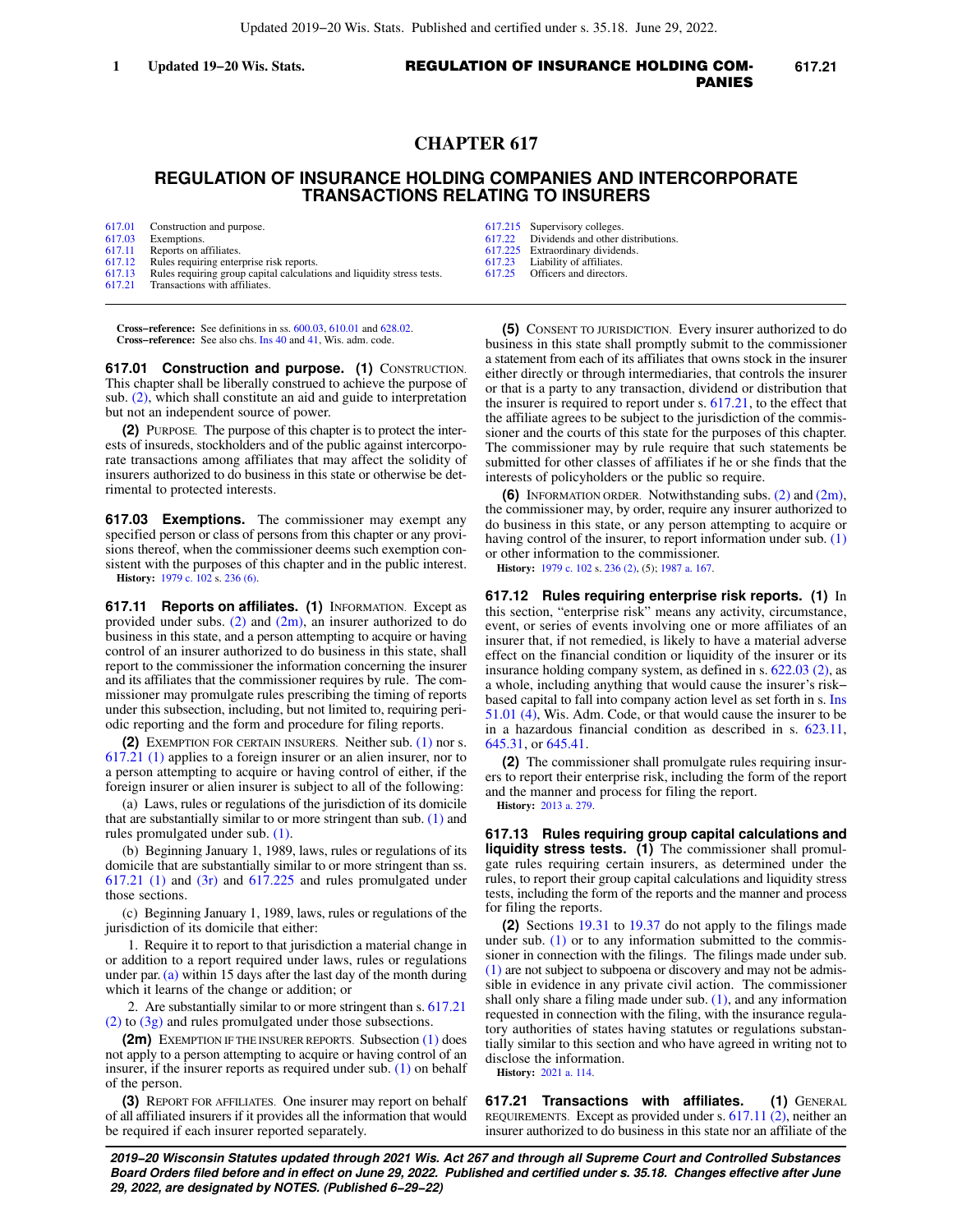## **617.21** REGULATION OF INSURANCE HOLDING COMPANIES **Updated 19−20 Wis. Stats. 2**

insurer may enter into a transaction between the insurer and affiliate unless all of the following apply:

(a) The transaction at the time it is entered into is reasonable and fair to the interests of the insurer.

(b) The books, accounts and records of each party to the transaction are kept in a manner that clearly and accurately discloses the nature and details of the transaction and in accordance with generally accepted accounting principles permits ascertainment of charges relating to the transaction.

(c) The insurer's surplus following any dividends or distributions to shareholders or a person having control of the insurer is reasonable in relation to the insurer's outstanding liabilities and adequate to its financial needs.

(cm) Any cost−sharing services or management agreements involved in the transaction include such provisions as the commissioner requires by rule.

(d) The transaction complies with any other standard that the commissioner prescribes by rule.

**(2)** TRANSACTIONS OF DOMESTIC INSURERS SUBJECT TO DISCLO-SURE. (a) 1. Except as provided under sub.  $(3t)$ , the commissioner may promulgate rules requiring a domestic insurer, a person attempting to acquire or having control of a domestic insurer and affiliates of a domestic insurer to report a transaction or a group or series of transactions, if all of the following are satisfied:

a. The transaction is between a domestic insurer and a person attempting to acquire or having control of the domestic insurer or an affiliate of the domestic insurer, or the transaction directly or indirectly benefits the person or affiliate.

b. The transaction is, or the group or series of transactions are, material to the domestic insurer.

2. Transactions which are material to a domestic insurer for the purposes of subd. [1.](https://docs.legis.wisconsin.gov/document/statutes/617.21(2)(a)1.) include, but are not limited to, management contracts, service contracts and cost−sharing arrangements.

(b) Except as provided under sub. [\(3t\)](https://docs.legis.wisconsin.gov/document/statutes/617.21(3t)), no domestic insurer, person attempting to acquire or having control of a domestic insurer or affiliate of the domestic insurer may enter into a transaction required to be reported to the commissioner under this subsection unless the domestic insurer, person and affiliate report the transaction to the commissioner in the form and by the date before the effective date of the transaction that are prescribed by the commissioner by rule. The commissioner may not require the transaction to be reported earlier than at least 30 days before the effective date.

**(3)** DISAPPROVAL. The commissioner may, within the period prescribed in sub. [\(2\)](https://docs.legis.wisconsin.gov/document/statutes/617.21(2)), disapprove any transaction reported under sub. [\(2\)](https://docs.legis.wisconsin.gov/document/statutes/617.21(2)) if the commissioner finds that it would violate the law or would be contrary to the interests of insureds, stockholders or the public.

**(3g)** TRANSACTIONS PROHIBITED. Except as provided under sub.  $(3t)$ , no domestic insurer, person attempting to acquire or having control of the insurer or affiliate of the insurer may enter into a transaction that is not reported as required under sub. [\(2\)](https://docs.legis.wisconsin.gov/document/statutes/617.21(2)) or that is disapproved by the commissioner under sub. [\(3\).](https://docs.legis.wisconsin.gov/document/statutes/617.21(3))

**(3m)** VOIDABLE TRANSACTIONS. If a domestic insurer, person attempting to acquire or having control of the insurer or affiliate enters into a transaction in violation of this section, the insurer may void the transaction and obtain an injunction and recovery from the person or affiliate of the amount necessary to restore the insurer to its condition had the transaction not occurred. The commissioner may order an insurer to void the transaction, to commence an action against the person or affiliate or to take other action.

**(3r)** REQUIRED SURPLUS. The commissioner may promulgate rules for determining adequacy of surplus under this section.

**(3t)** EXEMPTION IF INSURER REPORTS. Section [617.21 \(2\)](https://docs.legis.wisconsin.gov/document/statutes/617.21(2)) to [\(3g\)](https://docs.legis.wisconsin.gov/document/statutes/617.21(3g)) does not apply to a person attempting to acquire or having control of, or an affiliate of, an insurer, if the insurer reports as required under sub. [\(2\)](https://docs.legis.wisconsin.gov/document/statutes/617.21(2)) on behalf of the person or on behalf of the affiliate, and the transaction is not disapproved by the commissioner under sub. [\(3\).](https://docs.legis.wisconsin.gov/document/statutes/617.21(3))

**History:** [1977 c. 203](https://docs.legis.wisconsin.gov/document/acts/1977/203) ss. [102](https://docs.legis.wisconsin.gov/document/acts/1977/203,%20s.%20102), [104](https://docs.legis.wisconsin.gov/document/acts/1977/203,%20s.%20104); [1979 c. 102](https://docs.legis.wisconsin.gov/document/acts/1979/102) ss. [144](https://docs.legis.wisconsin.gov/document/acts/1979/102,%20s.%20144), [236 \(6\)](https://docs.legis.wisconsin.gov/document/acts/1979/102,%20s.%20236), (20); [1983 a. 120](https://docs.legis.wisconsin.gov/document/acts/1983/120); [1987 a. 167;](https://docs.legis.wisconsin.gov/document/acts/1987/167) [2013 a. 279.](https://docs.legis.wisconsin.gov/document/acts/2013/279)

### **617.215 Supervisory colleges. (1) DEFINITIONS. In this** section:

(a) "Insurance holding company system" has the meaning given in s. [622.03 \(2\)](https://docs.legis.wisconsin.gov/document/statutes/622.03(2)).

(b) "Supervisory college" means a temporary or permanent forum for communication and cooperation between the regulators charged with the supervision of an insurer that is part of an insurance holding company system with international operations.

**(2)** POWERS OF COMMISSIONER. (a) In accordance with par. [\(b\),](https://docs.legis.wisconsin.gov/document/statutes/617.215(2)(b)) the commissioner may participate in a supervisory college for any domestic insurer that is part of an insurance holding company system with international operations to determine the insurer's compliance with this chapter. The powers of the commissioner with respect to supervisory colleges include all of the following:

1. Initiating the establishment of a supervisory college.

2. Clarifying the membership and participation of other supervisors in the supervisory college.

3. Clarifying the functions of the supervisory college and the role of other regulators, including the establishment of a group− wide supervisor.

4. Coordinating the ongoing activities of the supervisory college, including planning meetings, supervisory activities, and processes for information sharing.

5. Establishing a crisis management plan.

(b) In order to assess the business strategy, financial position, legal and regulatory position, risk exposure, risk management, and governance processes of an insurer specified in par. [\(a\),](https://docs.legis.wisconsin.gov/document/statutes/617.215(2)(a)) and as part of an examination of such an insurer under s. [601.43,](https://docs.legis.wisconsin.gov/document/statutes/601.43) the commissioner may participate in a supervisory college with other regulators charged with the supervision of the insurer or its affiliates, including other state, federal, and international regulatory agencies.

(c) The commissioner may enter into agreements for keeping information confidential in accordance with s. [601.465](https://docs.legis.wisconsin.gov/document/statutes/601.465), providing the basis for cooperation between the commissioner and the other regulatory agencies and the activities of the supervisory college.

**(3)** PAYMENT OF EXPENSES. All insurers to which this section applies are liable for and shall pay the reasonable expenses related to the commissioner's participation in supervisory colleges, including reasonable travel expenses. The commissioner may impose a regular assessment on insurers to cover the expenses.

**(4)** NOT DELEGATION OF AUTHORITY. Nothing in this section delegates to a supervisory college the authority of the commissioner to regulate or supervise an insurer or its affiliates within the commissioner's jurisdiction.

**History:** [2013 a. 279.](https://docs.legis.wisconsin.gov/document/acts/2013/279)

**617.22 Dividends and other distributions. (1)** GEN-ERAL. Any action by the board of a stock insurer authorized to do business in this state authorizing any distribution to shareholders other than a stock dividend shall be reported to the commissioner in writing. No payment may be made until at least 30 days after such report.

**(2)** NEW CORPORATIONS. For 5 years after the initial issuance of a certificate of authority, no payment may be made under sub. [\(1\)](https://docs.legis.wisconsin.gov/document/statutes/617.22(1)) until at least 45 days after the report. The commissioner may extend the waiting period an additional 45 days by giving notice to the corporation not less than 5 days before expiration of the first 45−day period.

**(3)** EXEMPTIONS. If sub. [\(2\)](https://docs.legis.wisconsin.gov/document/statutes/617.22(2)) is inapplicable, no report need be made under sub. [\(1\)](https://docs.legis.wisconsin.gov/document/statutes/617.22(1)) of a distribution that is no more than 15 percent larger than for the corresponding period in the previous year.

**(4)** SPECIAL EXEMPTION FOR CERTAIN NONDOMESTIC INSURERS. A nondomestic insurer which does not have to report under s.

**2019−20 Wisconsin Statutes updated through 2021 Wis. Act 267 and through all Supreme Court and Controlled Substances Board Orders filed before and in effect on June 29, 2022. Published and certified under s. 35.18. Changes effective after June 29, 2022, are designated by NOTES. (Published 6−29−22)**